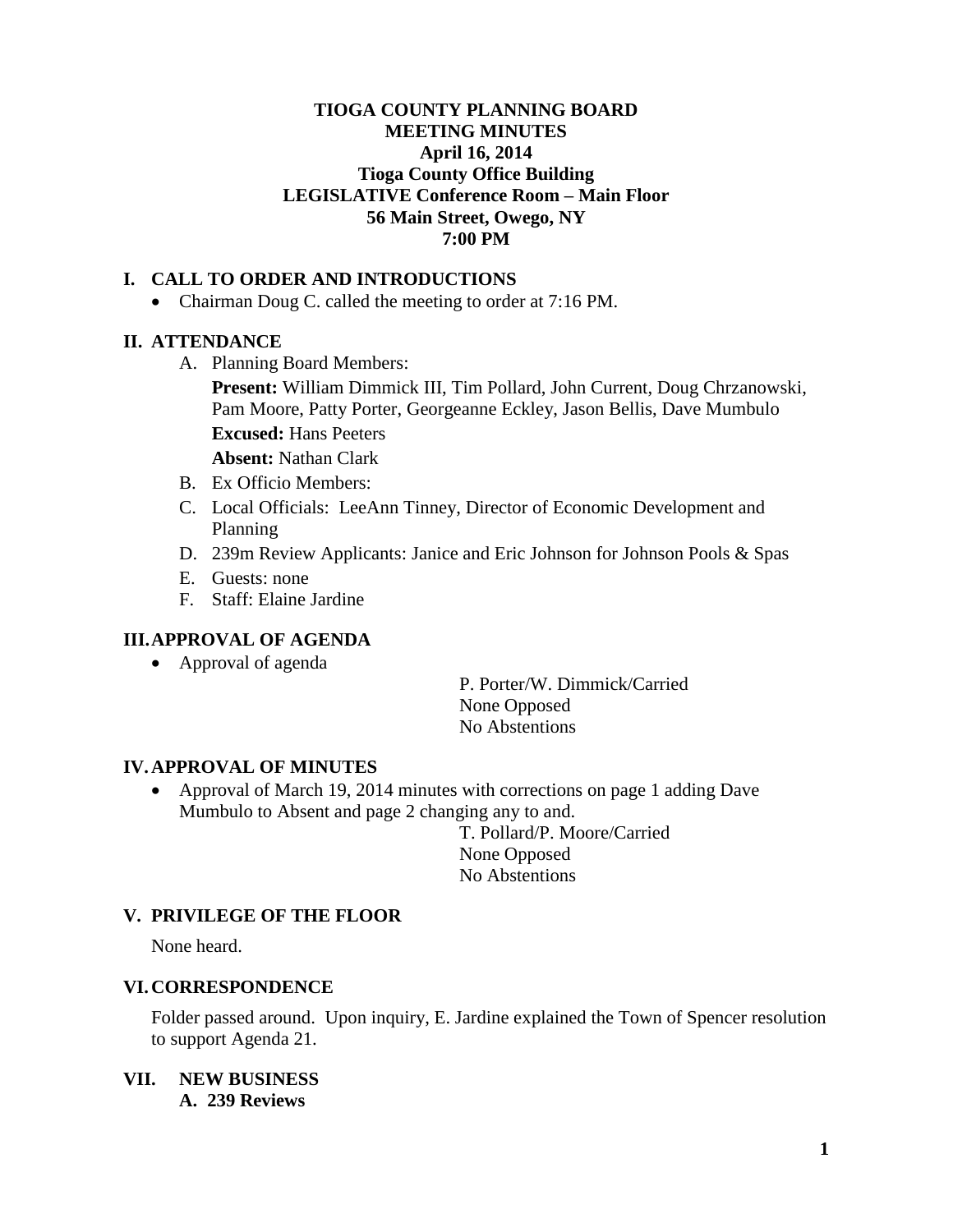# **1. County Case 2014-006: Village of Owego, Special Use Permit and Site Plan Review, Johnson's Pools & Spas, LLC**

G. Eckley recused herself and exited the room.

The applicant is requesting a special use permit and site plan review approval for the construction of a  $10'x10'$  concrete block building to house a water connection to utilize as a filling station for water trucks for the applicants business- Johnson Pools and Spas. First an area variance needs to be granted as this proposed commercial/industrial-type use is not allowed in the Village of Owego's R3 zoning district.

Applicant states that currently water is accessed through the Town of Owego during normal operating hours of their utility department. This limited access restricts applicant's ability to operate his business as water is only accessible Monday through Friday 7:30AM-3PM. The proposal states that water would be purchased from United Water in the Village of Owego. The site has access to a 6" main. Water withdrawals would fall under United Water's SRBC permit (confirmed by staff).

Hours of operation will be primarily Monday – Saturday 7AM-7PM with maximum projected capacity of 6 loads per day (currently hours of operation limit Johnson Pools and Spas to a maximum of 3 loads per day).

In order to make the intended use work logistically, the applicant must obtain a lease from the Village of Owego to access their FEMA flood buy-out property, so the trucks can enter from Mill Street and exit to Water Street. The applicant is pursuing such lease agreement with the Village of Owego.

The neighborhood contains a mix of uses, but mainly vacant land, and neighboring lots are zoned Industrial.

Staff recommends approval of the special use permit and site plan review with the following conditions:

- That the Village of Owego ZBA must have overridden the TCPB recommendation for disapproval with a supermajority vote and granted the applicant the use variance; and
- That the water filling station structure is constructed in compliance with the Village of Owego's Flood Damage Prevention Local Law; and
- The Village of Owego obtains FEMA approval to have this intended use conducted on their buy-out property.

E. Jardine reported that the Village of Owego ZBA did override the Tioga County Planning Board disapproval recommendation with a supermajority and therefore granted the applicant the use variance at their meeting last night.

**Q: T. Pollard.** – Did the County Attorney give the OK for the Tioga County Planning Board to go ahead and act on the Special Use Permit and Site Plan Review for this case? **A. E. Jardine** – We've had much correspondence on this case between last month and this month, and never once did Judy say it could not move forward. Additionally, since this Board made the motion last month to vote only on the Use Variance and not consider the Special Use Permit or Site Plan Review, this is a moot point.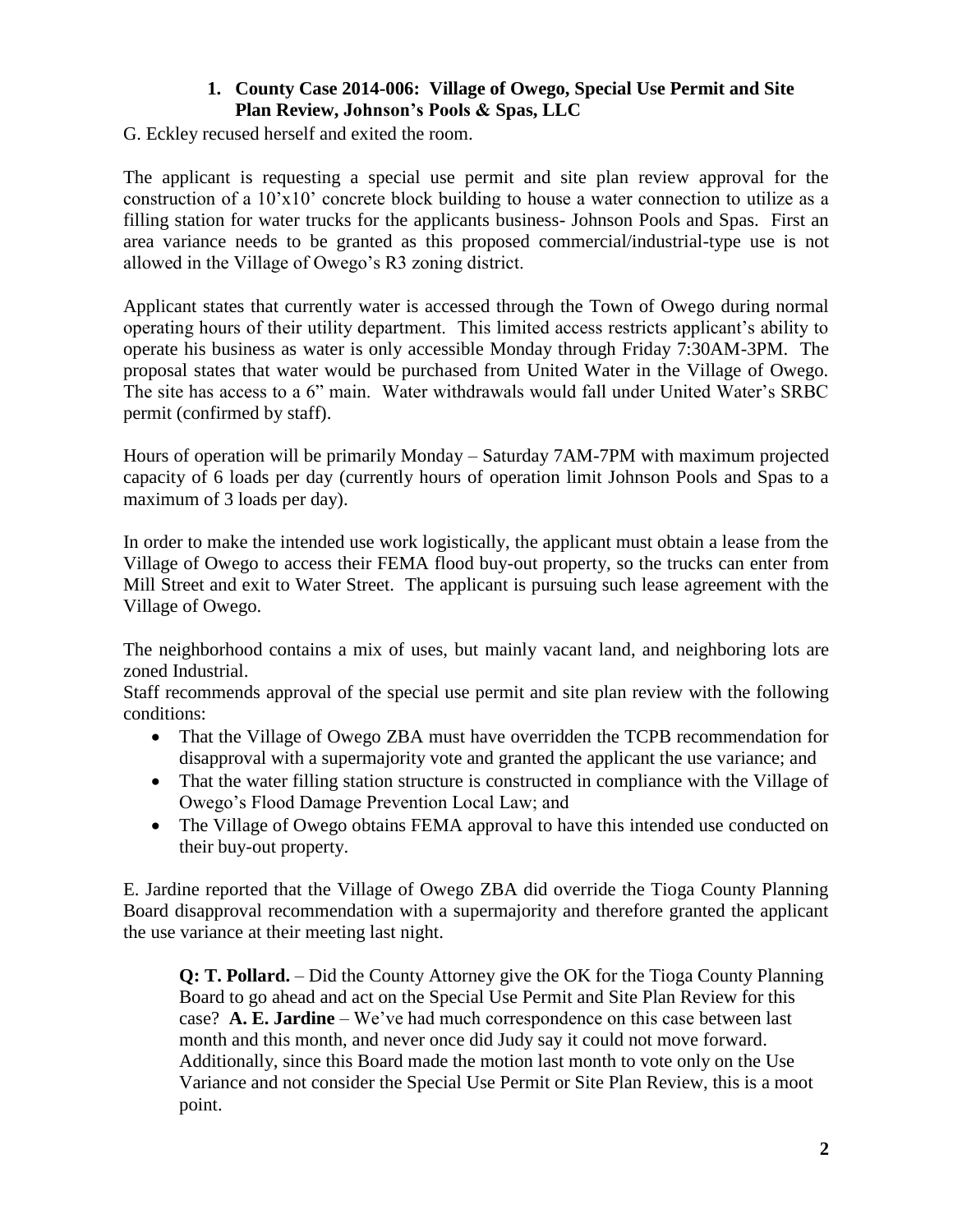**Motion to recommend approval of the special use permit and site plan review with the conditions noted:**

|                   | P. Porter/P. Moore/ Carried |
|-------------------|-----------------------------|
| Yes               | x                           |
| No.               | 0                           |
| <b>Abstention</b> | O                           |

G. Eckley re-entered the room.

### **VIII. REPORTS**

- A. Local Bits and Pieces
	- 1. Town of Candor G. Henry
		- Not in attendance.
	- 2. Town of Nichols P. Porter
		- The Town Planning Board continues to work on site plan review regulations and has obtained example SPR ordinances from the towns of Barton, Chemung, and Owego.
		- P. Porter requested E. Jardine to provide her copies of Zoning related applications i.e. SUP, SPR, UV  $&$  AV. E. Jardine said she would pass along the Village of Owego's applications.
	- 3. Town of Berkshire T. Pollard
		- **Planning Board has decided to collaborate with the Town of Richford on** developing a road use local law. They intend to meet sometime in May.
	- 4. Town of Tioga D. Chrzanowski
		- **Site Plan Review regulations have moved forward to the Town Attorney** for review.
	- 5. Village of Waverly W. Dimmick III
		- No report.
	- 6. Village of Owego G. Eckley
		- No report.
	- 7. Town of Newark Valley H. Peeters
		- Not in attendance.
	- 8. Town of Richford vacant
	- 9. Town of Owego J. Current
		- No report.
	- 10. Town of Barton D. Mumbulo
		- No report.
	- 11. Spencer N. Clark
		- Not in attendance.